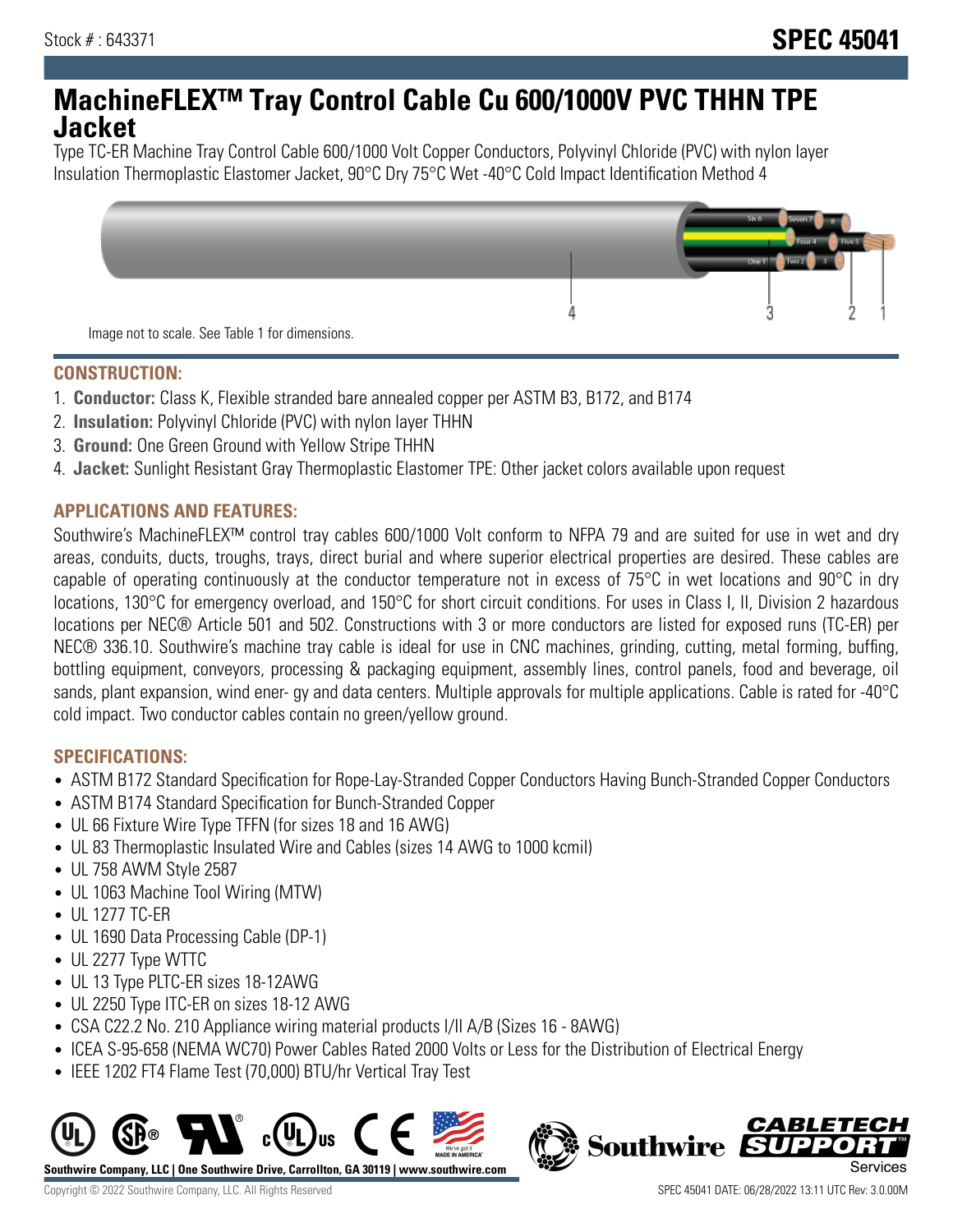- CE/RoHS-2 The CE Marking has been applied solely to express the conformance to the material restrictions identified in the RoHS-2 (2011/65/EU) Directive
- NFPA 79 Electrical Standard for Industrial Machinery

#### **SAMPLE PRINT LEGEND:**

Print Legend 1:

Southwire XXAWG (XXmm2) XX/C PVC/Nylon Type TC-ER EXXXXX (UL) 600V 90°C Dry 75C Wet Sun Res Oil Res I/II DIR BUR - 40°C OR MTW Flexing OR DP-1 OR WTTC 1000V OR AWM 2587 -- LLXXXXXX CSA AWM I/II A/B 105°C 1000V -40°C FT4 -- CSA FT4 CE RoHS -2 Made in USA

Print Legend 2:

SOUTHWIRE{R} XX AWG (XXmm2) 9/C PVC/NYLON TYPE TC-ER EXXXXX (UL) 600V 90{D}C DRY 75{D}C WET SUN RES OIL RES I/II DIR BUR -40{D}C OR MTW FLEXING OR DP-1 OR WTTC 1000V OR PLTC-ER OR ITC-ER OR AWM 2587 -- LLXXXXX CSA CIC/TC FT4 OR AWM I/II A/B 105{D}C 1000V -40{D}C FT4 -- {NOM}-ANCE PLTC -- {CE} RoHS-2 MADE IN USA